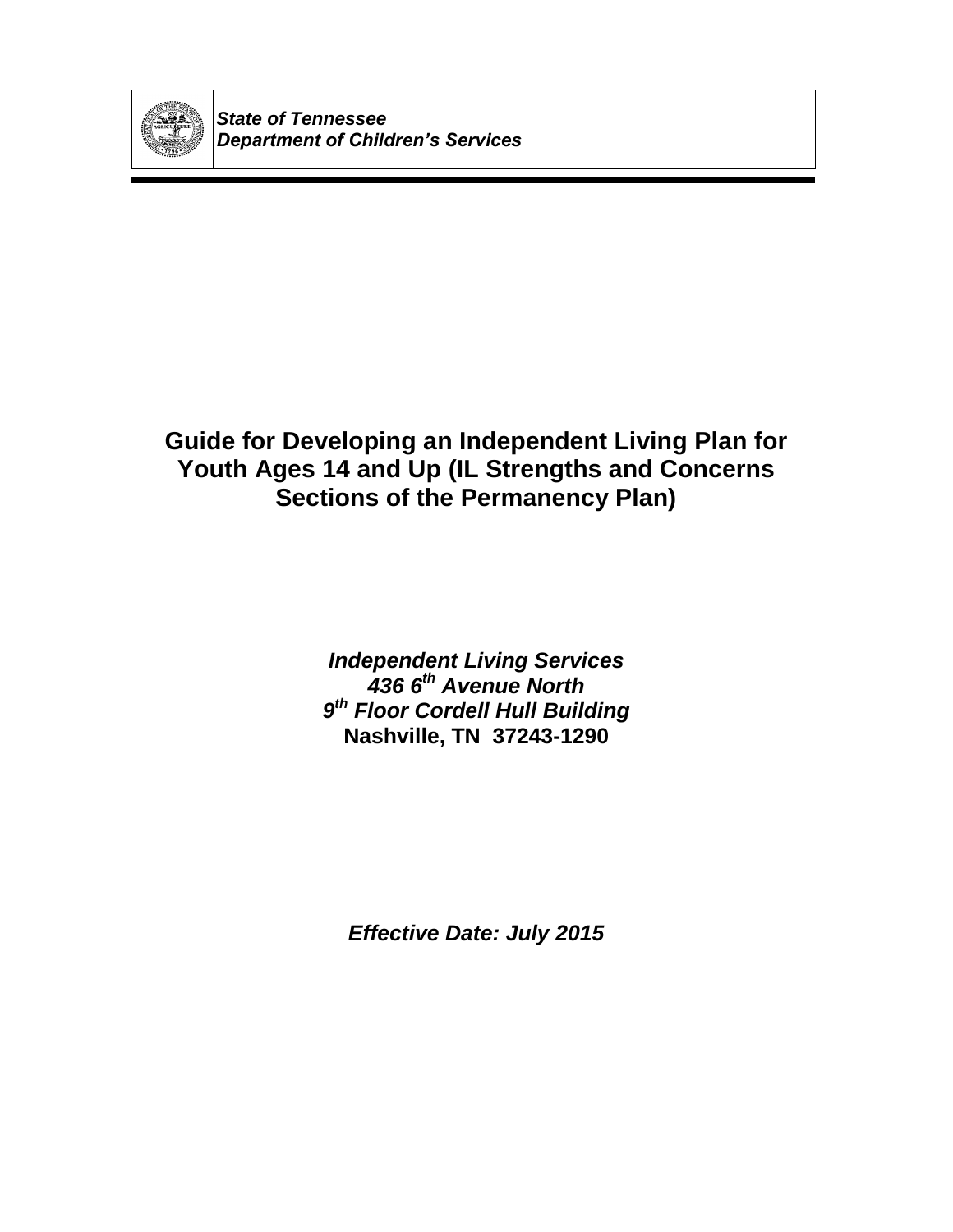# Table of Contents

| IL Financial Skills Concern Record  5      |  |
|--------------------------------------------|--|
| IL Job Skills/Employment Concern Record  5 |  |
|                                            |  |
|                                            |  |
|                                            |  |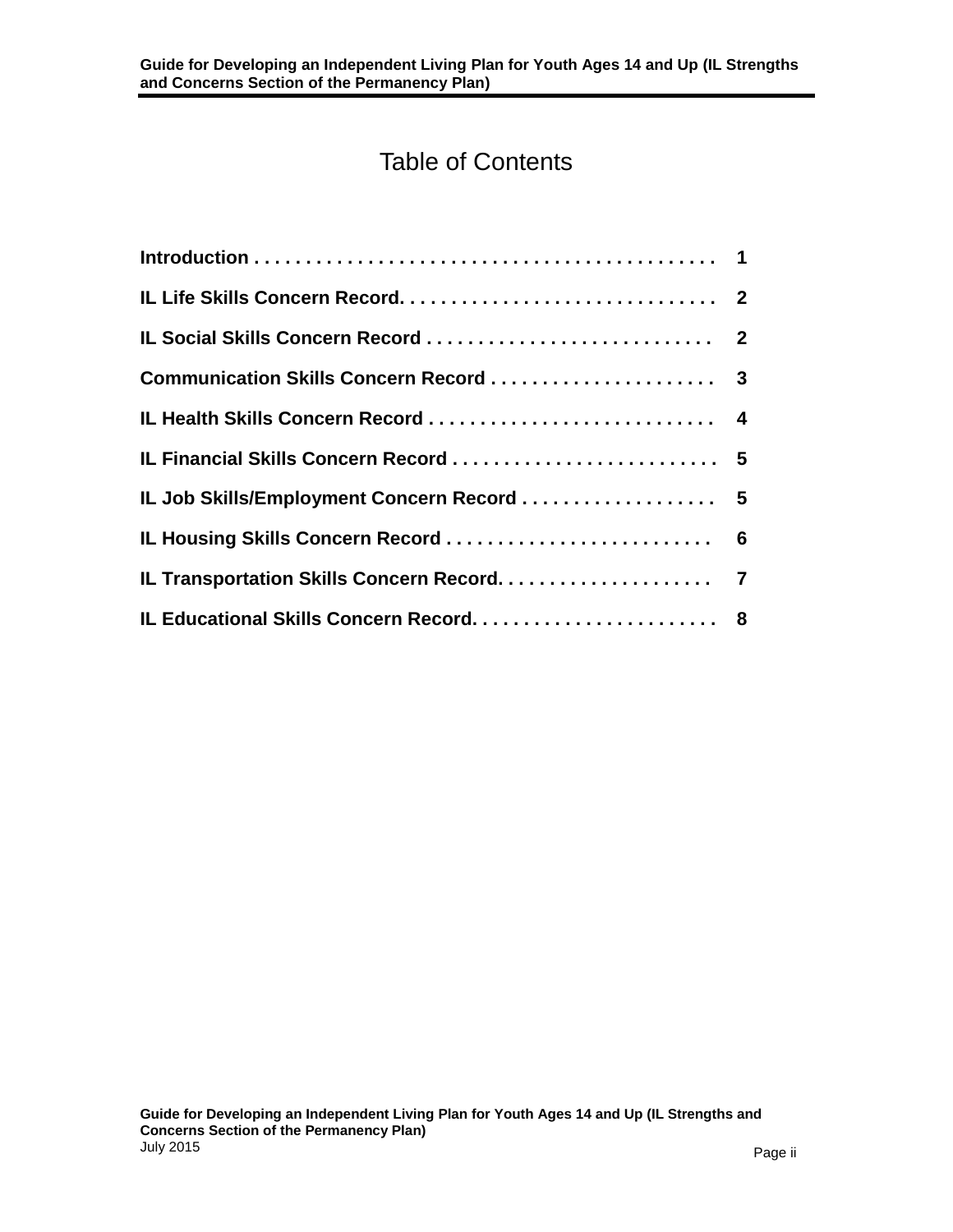### **Introduction**

Independent Living Plans are developed with all custodial youth ages 14-16 (starting at age 17, this plan increases focus on transition and is referred to as a Transition Plan). The purpose of the Independent Living Plan is to help youth learn skills they will need to be successful as adults. The planning process should be increasingly directed by the youth as they get older.

- The Independent Living Plan is created by using Independent Living (IL) Strength and Concern Indicators in TFACTS. These Strength and Concern Indicators/Records are linked to the custodial permanency plan.
- The Strengths, Concerns, Outcomes and Action Steps are determined by using Life Skills Assessment results (the Ansell Casey Life Skills Assessment is recommended). Feedback from the youth and Child and Family Team (CFT) members will be included.
- The plan must be personal to the youth and detailed with specific actions that will be taken to help a youth learn independent living skills.
- The plan should include specific resources, steps, and deadlines needed to help youth gain IL skills.
- The IL plan maintains the same review and update schedule as the permanency plan.

This guide provides instruction on which IL Concern records and Missions are used to create all sections of an Independent Living Plan. The Independent Living Plan will be linked to the Permanency Plan. The guide also provides tips on how to document the information in meaningful ways.

- The use of IL Strength Indicators is less prescribed. These can be identified by using assessment information and by talking with the youth and adults who know the youth.
- Information is documented on the Permanency Plan Template during the Child and Family Team Meeting (CFTM), and then entered into TFACTS.

#### **Important Things to Consider:**

- Youth ages 14-16 years of age must have the two IL Concern Indicators "IL Life Skills" and "IL Social Skills" and the associated information linked to the permanency plan.
- Develop more IL Concern records as needed, particularly as youth get older.
- Only use one (1) IL Concern Indicator and one (1) Mission per section.
- Only select one (1) participant per strength and concern record.
- DO NOT group multiple IL Concern Indicators.
- Each section must be separated to display a correctly developed Independent Living Plan on the Permanency Plan Summary.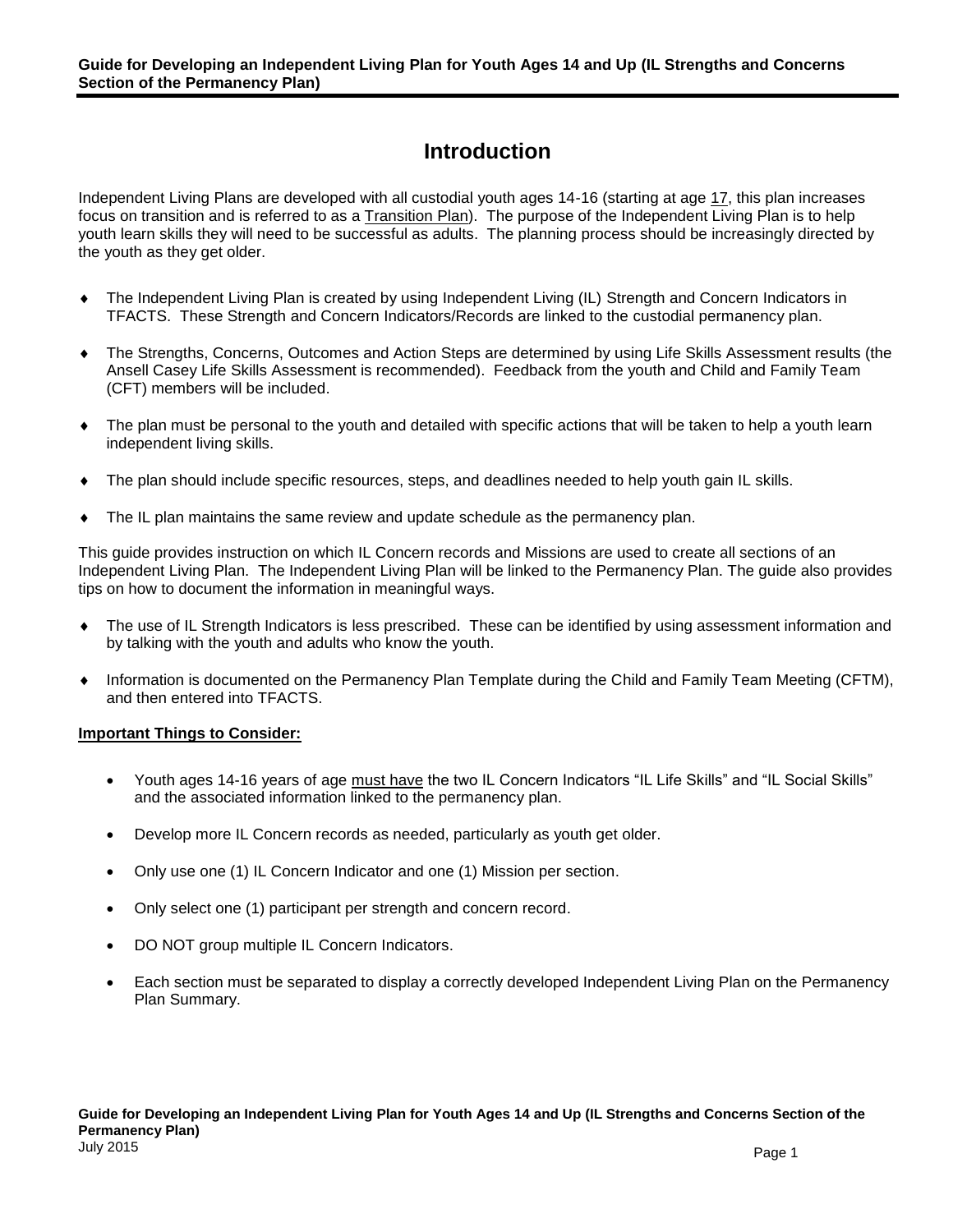The Permanency Plan, which contains the Independent Living Plan, will be reviewed by the Court as needed.

| 1. IL Life Skills Concern Record                                                                                                                                                                                                                                 |  |  |                                             |
|------------------------------------------------------------------------------------------------------------------------------------------------------------------------------------------------------------------------------------------------------------------|--|--|---------------------------------------------|
| Name(s): Name of the youth<br>Mission: Well-being                                                                                                                                                                                                                |  |  | Concern Indicator(s): IL Life Skills        |
| Description of Concern: What daily living skills does the youth need to focus on as they move closer to<br>adulthood? What skills does the youth want to focus on? ACLSA Scores in Daily Living Life Skills Domain                                               |  |  |                                             |
| Desired Outcomes: What are the team's Life Skills goals for the youth? How will<br>Outcome Expected<br>the team know that the youth has achieved their IL Life Skills goals?<br>Achievement Date: When<br>will the desired IL Life Skill<br>outcome be achieved? |  |  |                                             |
| <b>Action Step(s):</b><br><b>Responsible Person(s):</b>                                                                                                                                                                                                          |  |  |                                             |
| List all action steps needed to achieve the IL Life Skills outcome. What resources<br>will assist the youth in achieving these outcomes? Begin Date?                                                                                                             |  |  | Who is responsible for<br>each action step? |

#### **IL Life Skills: Things to consider**

Planning in this area focuses on ensuring that youth attain an array of basic life skills in order to be successful where they live. Specific life skills resources and instructional opportunities and, who will provide those opportunities, will be identified.

- *Ansell Casey Life Skills Assessment (ACLSA) Scores in Daily Living Life Skills Domain*
- Can the youth wash/dry/care for clothing?
- ◆ Can the youth keep room clean?
- Does the youth know and understand how to prepare food safely?
- ◆ Does the youth know the basic food groups and how nutrition impacts health?
- Does the youth know how to plan a simple nutritious meal?
- Does the youth know how to evaluate grocery items for freshness, nutritional value, and economy?
- Which life skills classes can the youth participate in?

| 2. IL Social Skills Concern Record                                                                                                                                                                                                                                                                                                                                                                       |                     |                                             |  |
|----------------------------------------------------------------------------------------------------------------------------------------------------------------------------------------------------------------------------------------------------------------------------------------------------------------------------------------------------------------------------------------------------------|---------------------|---------------------------------------------|--|
| Name(s): Name of the youth                                                                                                                                                                                                                                                                                                                                                                               | Mission: Permanency | Concern Indicator(s): IL Social<br>Skills   |  |
| Description of Concern: What are the social skills the youth needs in order to have healthy relationships?<br>What<br>social skills does the youth feel that they need to improve? What is needed to ensure the youth has<br>opportunities to engage in the types of activities normally available to youth not in custody? ACLSA Scores in<br>Social Relationships.                                     |                     |                                             |  |
| Desired Outcomes: What are the social skills goals for the youth? How will<br><b>Outcome Expected Achievement</b><br>the team know that the youth has achieved their social skills goals? How<br>Date: When will the desired social<br>will the team know the youth has opportunities to engage in the types of<br>skills outcome be achieved?<br>activities normally available to youth not in custody? |                     |                                             |  |
| <b>Action Step(s):</b><br><b>Responsible Person(s):</b>                                                                                                                                                                                                                                                                                                                                                  |                     |                                             |  |
| List each support person and their contact information. List any other<br>important action steps. What resources will assist the youth in achieving<br>their desired IL social skill outcomes? Begin date?                                                                                                                                                                                               |                     | Who is responsible for each action<br>step? |  |

### **Guide for Developing an Independent Living Plan for Youth Ages 14 and Up (IL Strengths and Concerns Section of the Permanency Plan)**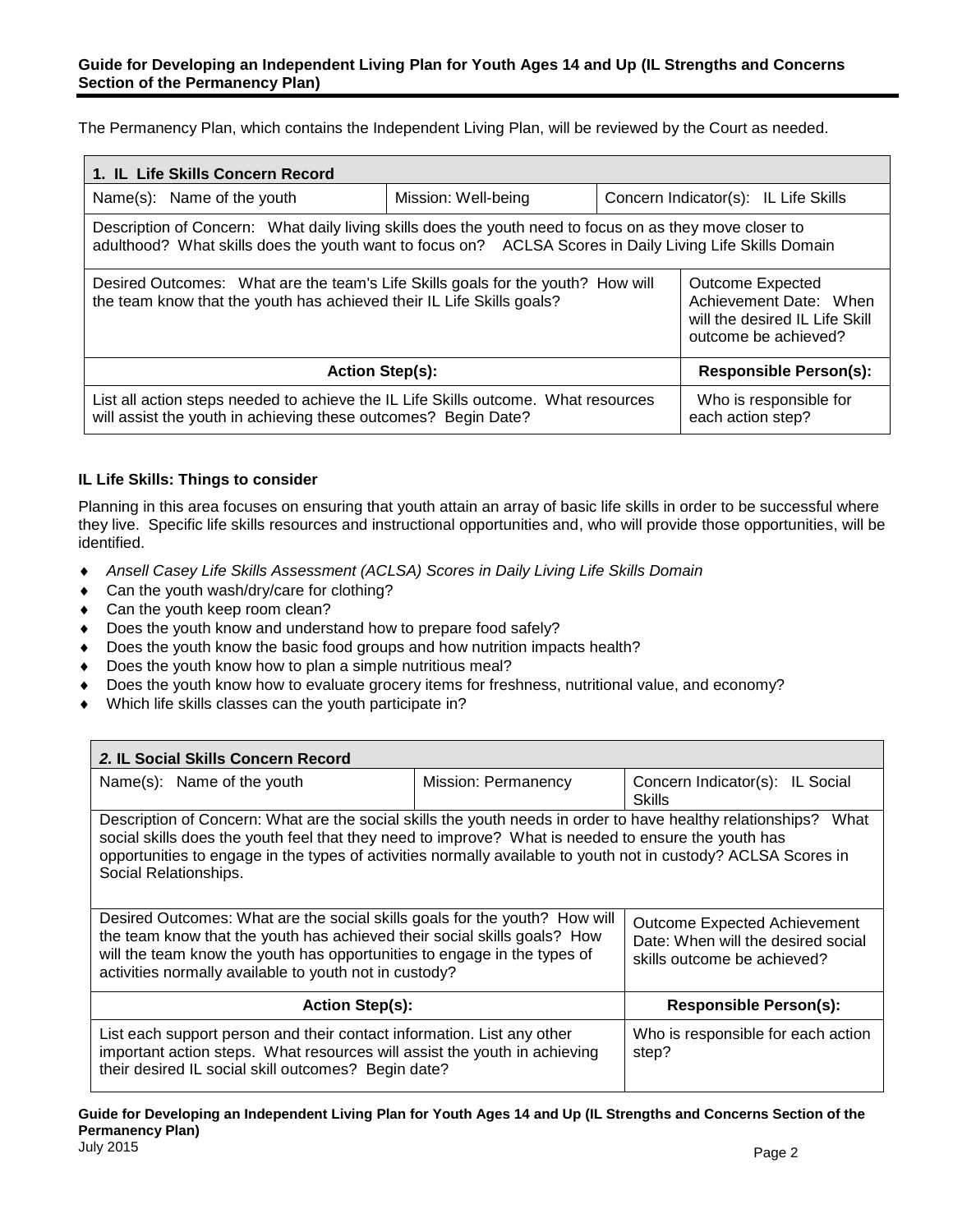#### **IL Social Skills-things to consider:**

Planning in this area focuses on skill areas necessary to relate to others and to build and maintain healthy relationships. This includes personal development, cultural awareness, and relationships.

- *ACLSA Scores in Social Relationships*
- Who are this youth's positive adult supports and mentors? How are these adults involved in the Child and Family Team?
- How has agency/FSW/resource parent been able to help the youth develop positive adult supports beyond the agency?
- Does the youth know and understand his/her cultural identity?
- Does youth know and understand the differences between various types of relationships?
- Does the youth know how to develop and maintain healthy relationships and friendships?
- Does the youth know how to develop and use a personal support system?
- Does the youth know how to manage conflict in relationships?
- [Does the youth know how to use anger management techniques](http://www.caseylifeskills.org/pages/lp/lp_comm_communication.htm?id=5#competency24) in relationships?
- Does the youth know: Foster parents or other providers will afford youth every opportunity for social development, recreation and to have normal life experiences? That the youth may attend overnight or planned activities if the activity is determined by the licensed foster home or other providers to be safe and appropriate? That the foster parent and other providers will have knowledge of where and with whom the youth is staying, and the type of supervision and care the youth shall be receiving before approving an outing or overnight activity?
- Does the youth know: Foster parents or other providers will assist the youth in making developmentally appropriate choices in choosing normal activities which include, but are not limited to, extracurricular, enrichment and social activities that may include: dating, outdoor activities, "hanging out" with friends, prom, sports, clubs, vocational activities, religious/cultural events, field trips, driver's education, etc? And, that DCS and/or providers may be able to help pay for some of these activities?

| 3. IL Communication Skills Concern Record                                                                                                                                                                                                                                       |                     |                                                  |  |
|---------------------------------------------------------------------------------------------------------------------------------------------------------------------------------------------------------------------------------------------------------------------------------|---------------------|--------------------------------------------------|--|
| Name(s): Name of the youth                                                                                                                                                                                                                                                      | Mission: Permanency | Concern Indicator(s): IL Communication<br>Skills |  |
| Description of Concern: What Communication Skills does the youth need to focus on? Which IL Communication<br>Skills does the youth want to focus on? ACLSA Scores in Communication                                                                                              |                     |                                                  |  |
| Desired Outcomes: What are the IL Communication skills goals for<br>Outcome Expected Achievement Date:<br>When will the desired communications<br>the youth? How will the team know that the youth is achieving their IL<br>Communication Skills goals?<br>outcome be achieved? |                     |                                                  |  |
| <b>Action Step(s):</b><br><b>Responsible Person(s):</b>                                                                                                                                                                                                                         |                     |                                                  |  |
| List all action steps needed to achieve the IL Communication Skills<br>goals. What resources will assist the youth in achieving their goals?<br>Begin date?                                                                                                                     |                     | Who is responsible for each action<br>step?      |  |

#### **IL Communication Skills—things to consider:**

Planning in this area focuses on skill areas necessary to get along with others. It includes the skill areas of personal development, interpersonal communication, and relationships.

*ACLSA Scores in Communication*

**Guide for Developing an Independent Living Plan for Youth Ages 14 and Up (IL Strengths and Concerns Section of the Permanency Plan)**

July 2015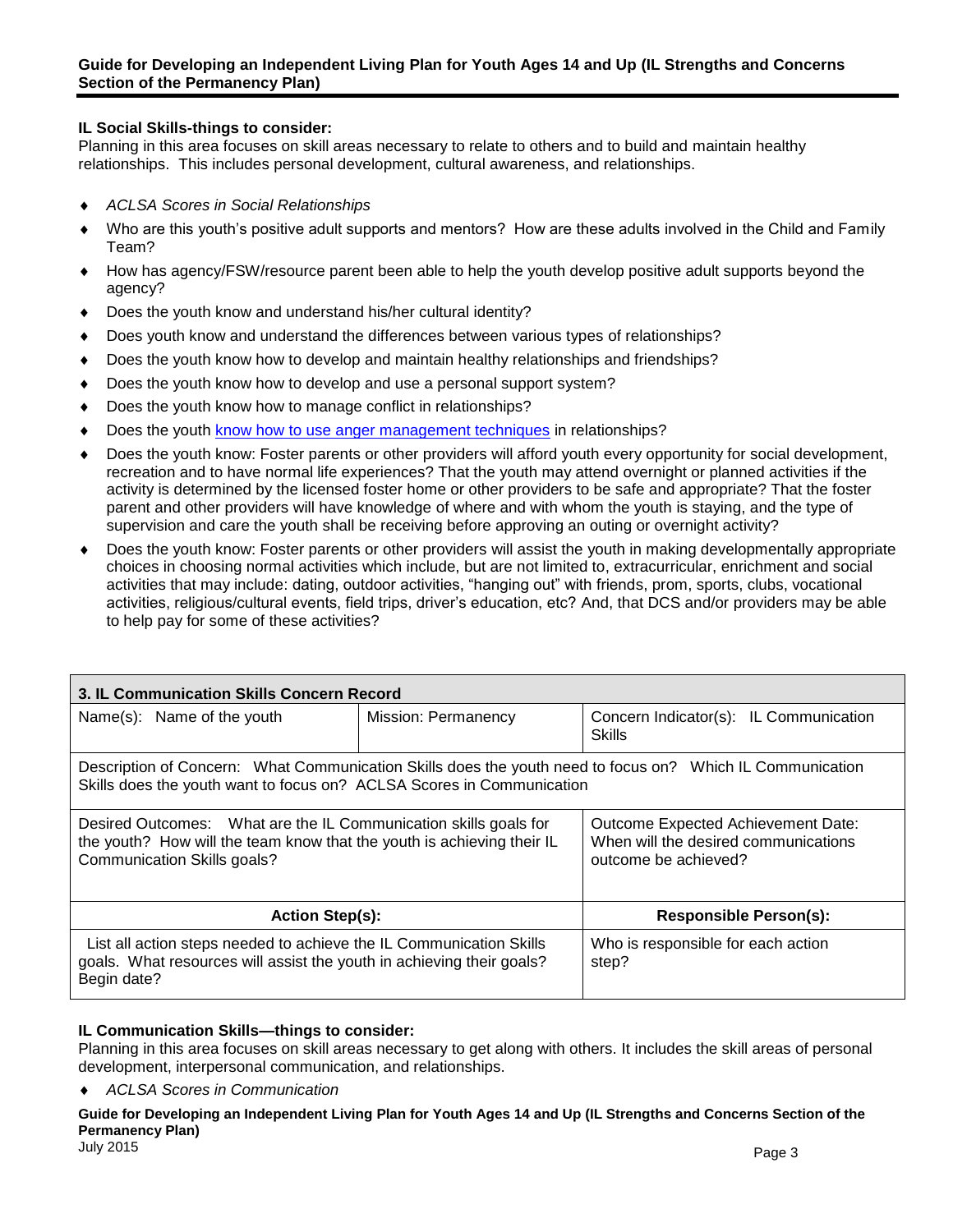#### **Guide for Developing an Independent Living Plan for Youth Ages 14 and Up (IL Strengths and Concerns Section of the Permanency Plan)**

- Can the youth articulate his/her strengths and needs?
- Does the youth know how to communicate with friends and family?
- Does the youth know how to communicate in school and/or work settings?
- [Does the youth know how to use technology to communicate safely and effectively?](http://www.caseylifeskills.org/pages/lp/lp_comm_communication.htm?id=5#competency21)
- [Does the youth know how and when to be assertive when communicating at home, school, and work?](http://www.caseylifeskills.org/pages/lp/lp_comm_communication.htm?id=5#competency22)
- How does the youth manage conflict and frustration?

| 4. IL Health Skills Concern Record                                                                                                                                                                                                                     |                     |                                             |  |
|--------------------------------------------------------------------------------------------------------------------------------------------------------------------------------------------------------------------------------------------------------|---------------------|---------------------------------------------|--|
| Name(s): Name of the youth                                                                                                                                                                                                                             | Mission: Well-Being | Concern Indicator(s): IL Health             |  |
|                                                                                                                                                                                                                                                        |                     |                                             |  |
| Description of Concern: What does the youth need to increase their ability to monitor their own health? What<br>health education is needed? ACLSA Scores in Self-Care                                                                                  |                     |                                             |  |
| Desired Outcomes: What health outcomes would the team like to see<br>Outcome Expected Achievement Date:<br>When will the desired health outcome<br>for the youth? How will the team know the youth is achieving their<br>health goals?<br>be achieved? |                     |                                             |  |
| <b>Action Step(s):</b><br><b>Responsible Person(s):</b>                                                                                                                                                                                                |                     |                                             |  |
| List all action steps needed to achieve the health skills outcome.<br>What resources will assist the youth in achieving their goals? Begin<br>date?                                                                                                    |                     | Who is responsible for each action<br>step? |  |

#### **IL Health Skills—things to consider:**

Planning in this area focuses on identifying medical, dental, and mental health needs; ensuring youth are educated about important health topics, and increasing the youth's ability to monitor their own health.

- *ACLSA scores in Self-Care*
- Can the youth maintain good hygiene?
- Does the youth know how to care for minor illnesses and simple injuries?
- Does the youth know and understand the importance of taking prescription drugs and over-the-counter medications as prescribed?
- Can the youth state what medication or medical needs he/she requires?
- Does the youth know ways to maintain good emotional health?
- Does the youth know and understand the medical, social, emotional, and legal risks associated with alcohol, drug, and tobacco use?
- ◆ Does the youth know and understand how male and female bodies change during puberty?
- Does the youth know and understand how to prevent, detect, and treat sexually transmitted diseases (STD)?
- Does the youth know and understand how to prevent pregnancy, the symptoms of pregnancy, and reproductive health resources?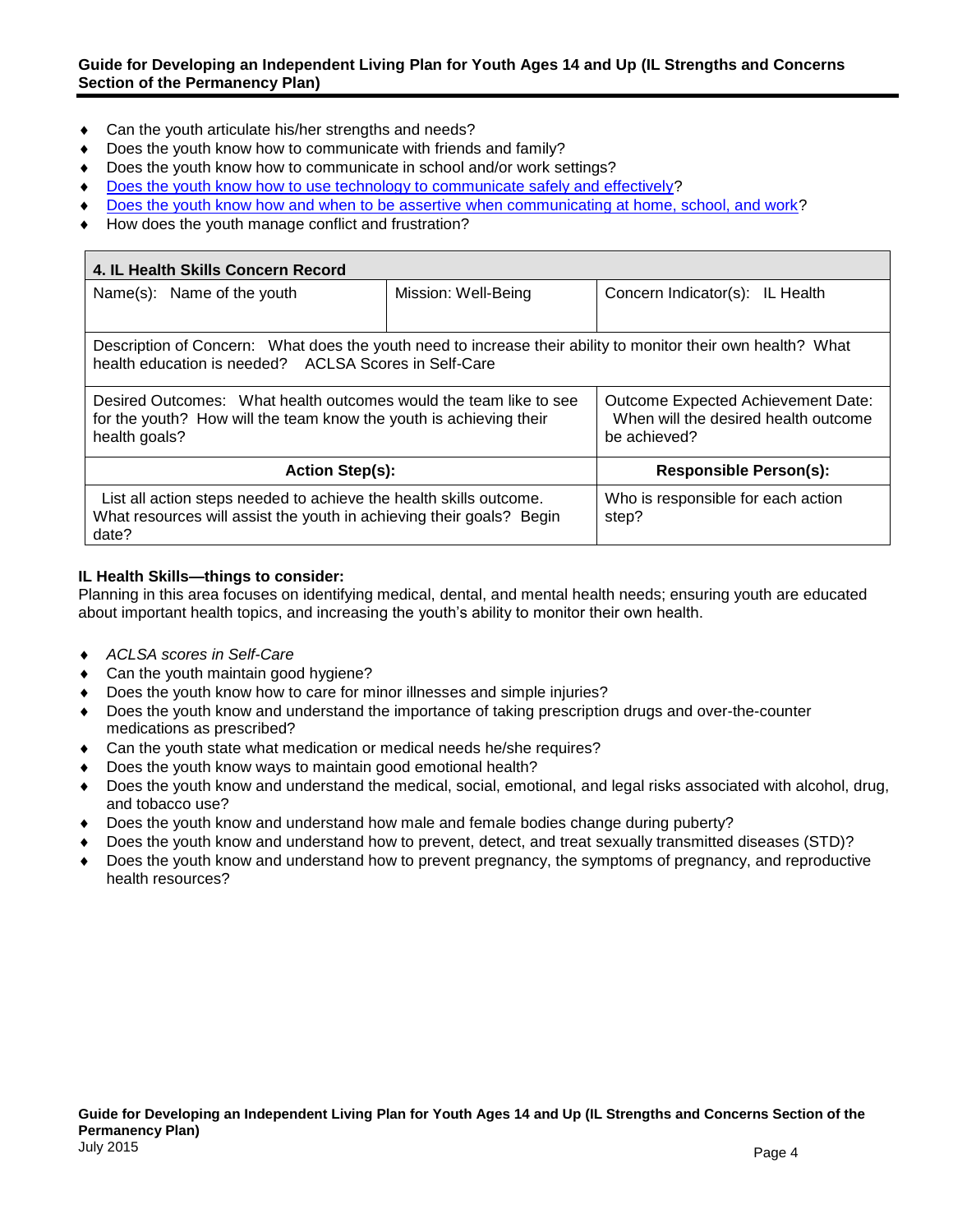| 5. IL Financial Skills Concern Record                                                                                                                                                                                                                         |                     |                                             |  |
|---------------------------------------------------------------------------------------------------------------------------------------------------------------------------------------------------------------------------------------------------------------|---------------------|---------------------------------------------|--|
| Name(s): Name of the youth                                                                                                                                                                                                                                    | Mission: Well-Being | Concern Indicator(s): IL Finances           |  |
|                                                                                                                                                                                                                                                               |                     |                                             |  |
| Description of Concern: What financial skills does the youth need?. What kind of income does the youth need<br>ACLSA Scores in Housing and Money Management<br>to meet their goals?                                                                           |                     |                                             |  |
| Desired Outcomes: Describe the youth's financial skills goals. How<br>Outcome Expected Achievement Date:<br>will the team know that the youth has achieved their financial skills<br>When will the desired financial skills<br>goals?<br>outcome be achieved? |                     |                                             |  |
| <b>Responsible Person(s):</b><br><b>Action Step(s):</b>                                                                                                                                                                                                       |                     |                                             |  |
| List all action steps needed to achieve the desired financial skills<br>outcome. What resources will assist the youth in gaining financial<br>skills? Begin date?                                                                                             |                     | Who is responsible for each action<br>step? |  |

#### **IL Financial Skills—things to consider:**

Planning in this area addresses needed financial skills. This includes community resources, beliefs about money, savings, income tax, banking & credit, budgeting/spending plan, consumer skills, and financial goals.

- *ACLSA Scores in Housing and Money Management*
- If 16 years of age or older: has the youth received the results of a credit check?
- If 16 years of age or older: has the result of the credit check been reviewed with the youth to identify inappropriate activity?
- Does the youth know and understand the pros and cons of using credit, and how credit cards work?
- Does the youth know and understand the importance of developing and maintaining a sound credit history and credit rating?
- Who has assisted youth in preparing a monthly budget based on their proposed housing plans and other financial responsibilities?
- Is the youth able to develop and/or maintain a monthly budget?
- Is the youth able to achieve a long-term savings goal?
- Does the youth know and understand one's responsibility for filing income taxes?
- Does the youth know and understand the services provided by financial institutions?
- Does the youth know how to open and maintain a checking or savings account?
- Does the youth know and understand when and how to borrow money?
- Can the youth read a pay stub?

| 6. IL Job Skills/Employment Concern Record                                                                                                                                                                                                                                                                   |                     |                                        |  |
|--------------------------------------------------------------------------------------------------------------------------------------------------------------------------------------------------------------------------------------------------------------------------------------------------------------|---------------------|----------------------------------------|--|
| Name(s): Name of the youth                                                                                                                                                                                                                                                                                   | Mission: Well-Being | Concern Indicator(s): IL<br>Employment |  |
| Description of Concern: What job skills does the youth need to meet their employment goals? What kind of job or<br>career does the youth hope to have? ACLSA Scores in Career Planning and Work Life                                                                                                         |                     |                                        |  |
| Desired Outcomes: What are the youth's job skills and employment<br>Outcome Expected Achievement Date:<br>goals? How will the team know when the youth has made progress<br>When will the desired job<br>towards or achieved their employment goal? Begin date?<br>skills/employment outcome be<br>achieved? |                     |                                        |  |

**Guide for Developing an Independent Living Plan for Youth Ages 14 and Up (IL Strengths and Concerns Section of the Permanency Plan)** July 2015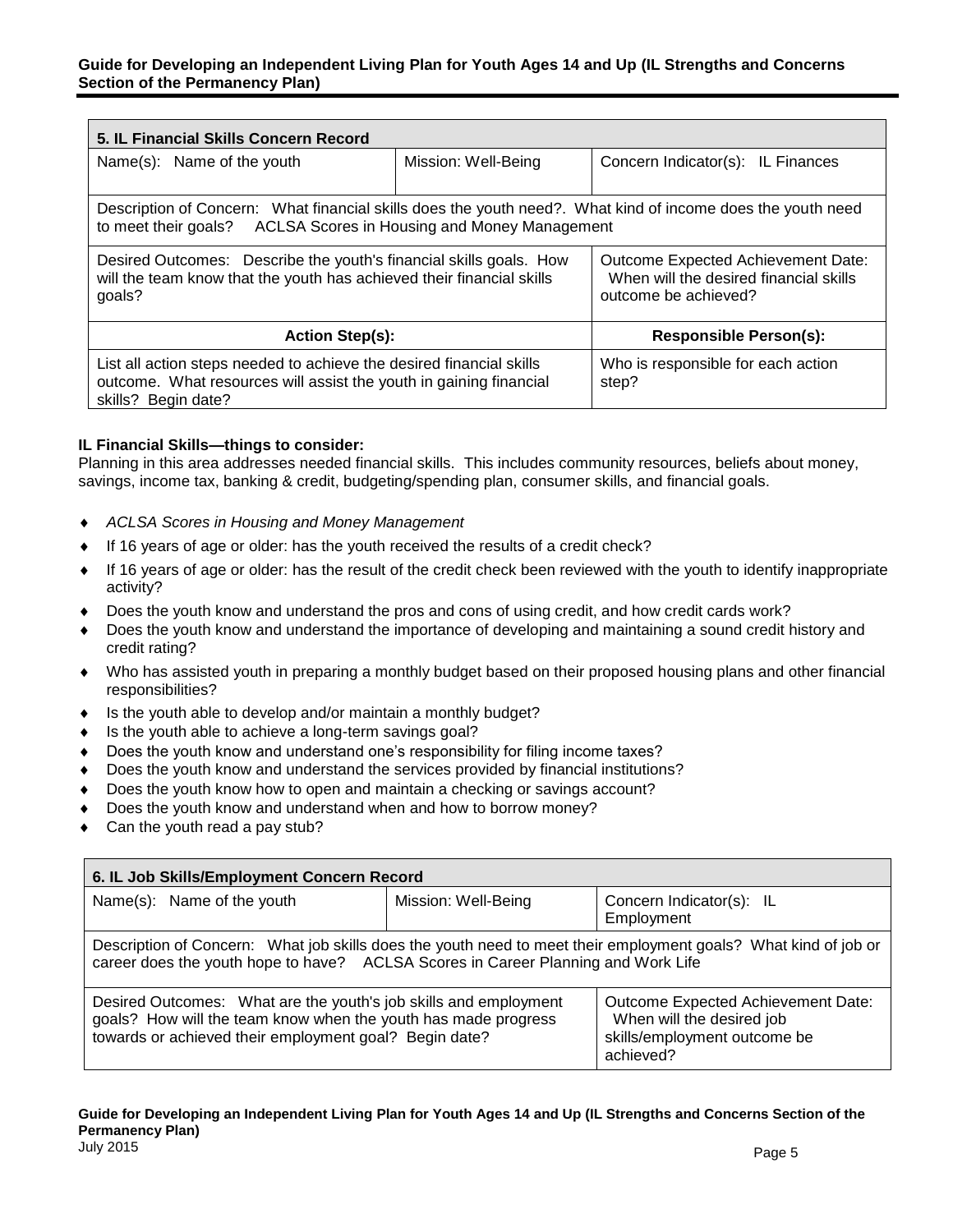| <b>Action Step(s):</b>                                                                                                                                | <b>Responsible Person(s):</b>               |
|-------------------------------------------------------------------------------------------------------------------------------------------------------|---------------------------------------------|
| List all action steps needed to achieve the outcome. What specific<br>resources will help the youth achieve their job skills and employment<br>goals? | Who is responsible for each action<br>step? |

#### **IL Job Skills/Employment—things to consider:**

Planning in this area focuses on increasing the youth's ability to develop the skills necessary to plan for a career. It includes the skill areas of work interests, career goals, obtaining and maintaining employment, and work place communication.

- *ACLSA Scores in Career Planning and Work Life*
- ◆ Does the youth have a state-issued photo ID?
- Does the youth have a resume?
- Does the youth have a job? If not, what steps are being taken to get a job?
- What does the youth want to do for a job?
- Has the youth accessed local Workforce Investment Act career services? Vocational Rehabilitation services?
- Is youth able to identify careers of interest?
- Has youth taken career/interest inventory to identify what jobs they are interested in?
- Does the youth [know how to find part-time jobs in the community?](http://www.caseylifeskills.org/pages/lp/lp_cp_employment.htm?id=2#competency5)
- Does the youth know how to search for full time employment?
- Does the youth know important steps to maintain employment?
- Does the youth know how to change jobs?
- Does the youth understand the importance of education and its relationship to employment?

| 7. IL Housing Skills Concern Record                                                                                                                                       |                     |                                                                                                       |  |
|---------------------------------------------------------------------------------------------------------------------------------------------------------------------------|---------------------|-------------------------------------------------------------------------------------------------------|--|
| Name(s): Name of the youth                                                                                                                                                | Mission: Permanency | Concern Indicator(s): IL Housing                                                                      |  |
| Description of Concern: What skills related to housing have the youth and team identified as being needed for this<br>youth? ACLSA Scores in Housing and Money Management |                     |                                                                                                       |  |
| Desired Outcomes: What are the team and youth's goals for housing<br>skills? How will the team know that the youth has achieved their desired IL<br>Housing Skills goals? |                     | Outcome Expected Achievement Date:<br>When will the desired IL Housing Skills<br>outcome be achieved? |  |
| <b>Action Step(s):</b><br><b>Responsible Person(s):</b>                                                                                                                   |                     |                                                                                                       |  |
| List all action steps needed to achieve the desired IL Housing Skill goals.<br>What resources will assist the youth in achieving these goals? Begin<br>date?              |                     | Who is responsible for each action<br>step?                                                           |  |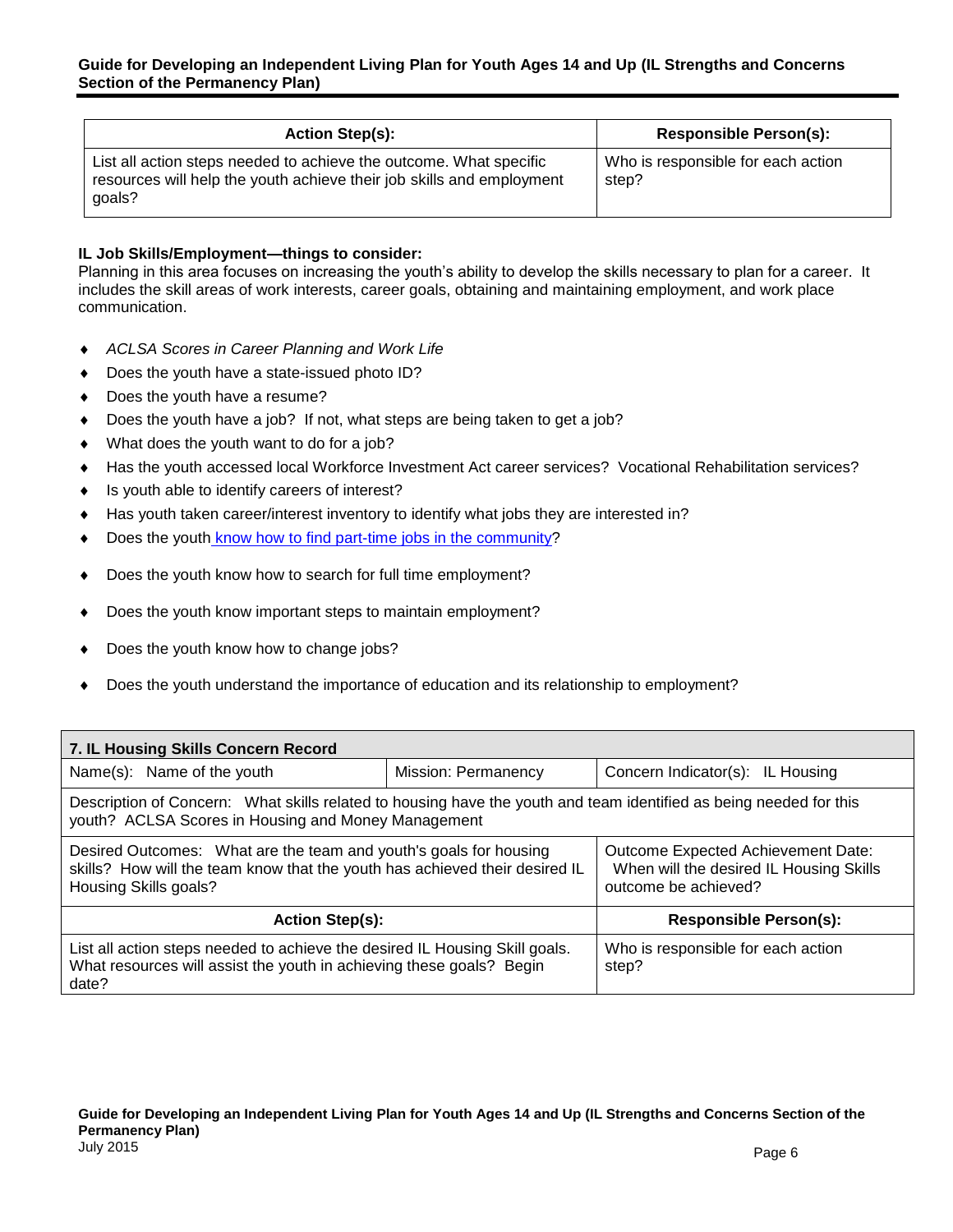#### **IL Housing--things to consider:**

Planning in this area focuses on skills related to obtaining and maintaining safe, stable, and affordable housing. This includes identifying housing options, understanding tenant lease laws, and contracts, managing finances and home maintenance.

- *ACLSA Scores in Housing and Money Management*
- Does the youth know and understand the kinds of housing available in their community?
- Does youth know how to search for and inspect an apartment or other housing option?
- Does youth know how to apply for housing, including completing a lease or rental agreement?
- [Does youth know and understand the legal rights of landlords and tenants?](http://www.caseylifeskills.org/pages/lp/lp_hm_housing.htm?id=23#competency109)
- [Does youth know and understand what community resources are available to help with housing issues?](http://www.caseylifeskills.org/pages/lp/lp_hm_housing.htm?id=23#competency110)
- Does the youth know and understand homeowner/renter's insurance?
- Can the youth develop a plan for housing (moving, start up costs, furniture, linens, etc.)?

| 8. IL Transportation Skills Concern Record                                                                                                                                                                                                                                                         |                 |                                             |
|----------------------------------------------------------------------------------------------------------------------------------------------------------------------------------------------------------------------------------------------------------------------------------------------------|-----------------|---------------------------------------------|
| Name(s): Name of the youth                                                                                                                                                                                                                                                                         | Mission: Safety | Concern Indicator(s): IL<br>Transportation  |
| Description of Concern: What IL Transportation Skills does the youth need? ACLSA Scores in Housing and<br>Money Management: Transportation                                                                                                                                                         |                 |                                             |
| Desired Outcomes: What are the youth's goals for transportation skills? How will<br>Outcome Expected<br>the team know that the youth has achieved their IL Transportation Skills<br>Achievement Date: When<br>goals?<br>will the desired IL<br><b>Transportation Skill outcome</b><br>be achieved? |                 |                                             |
| <b>Responsible Person(s):</b><br><b>Action Step(s):</b>                                                                                                                                                                                                                                            |                 |                                             |
| List all action steps needed to achieve the identified IL Transportation Skill goals.<br>What resources will assist the youth in achieving these goals? Begin date?                                                                                                                                |                 | Who is responsible for each<br>action step? |

#### **IL Transportation—things to consider:**

Planning in this area focuses on increasing the youth's ability to identify and utilize available transportation options, and to work toward their own transportation goals.

- *ACLSA Scores in Housing and Money Management: Transportation*
- Does the youth know how to use public transportation?
- ◆ Has the youth taken a driver's education program?
- Does the youth have a driver's license?
- Does the youth have a vehicle?

#### **Guide for Developing an Independent Living Plan for Youth Ages 14 and Up (IL Strengths and Concerns Section of the Permanency Plan)**

July 2015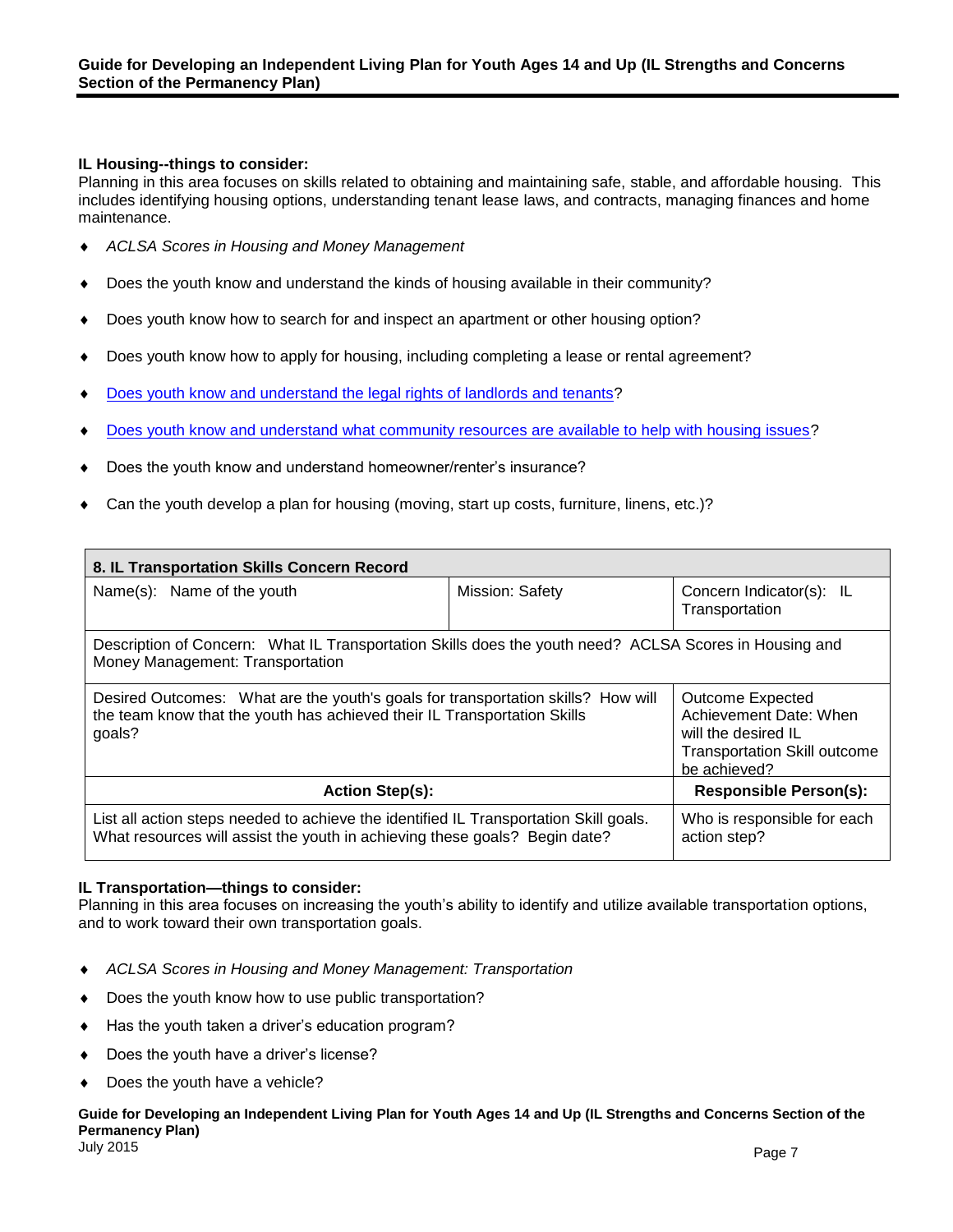#### **Guide for Developing an Independent Living Plan for Youth Ages 14 and Up (IL Strengths and Concerns Section of the Permanency Plan)**

- Does the youth understand the costs associated with car ownership?
- Does the youth know how to buy a car?
- Has the youth saved any money toward buying a vehicle?

| 9. IL Educational Skills Concern Record                                                                                                                                                                                                                                                                        |                     |                                             |  |
|----------------------------------------------------------------------------------------------------------------------------------------------------------------------------------------------------------------------------------------------------------------------------------------------------------------|---------------------|---------------------------------------------|--|
| Name(s): Name of the youth                                                                                                                                                                                                                                                                                     | Mission: Well-Being | Concern Indicator(s): IL<br>Education       |  |
| Description of Concern: What educational skills does the youth need to achieve their education goals?<br>ACLSA<br>Scores in Work and Study Skills                                                                                                                                                              |                     |                                             |  |
| Desired Outcomes: What are the goals for the youth's educational skills?<br><b>Outcome Expected Achievement</b><br>What are the youth's post-secondary goals? How will the team know that youth<br>Date: When will the desired<br>has achieved their educational goals?<br>educational outcome be<br>achieved? |                     |                                             |  |
| <b>Action Step(s):</b><br><b>Responsible Person(s):</b>                                                                                                                                                                                                                                                        |                     |                                             |  |
| List all action steps needed to achieve the desired educational outcome. What<br>resources will assist the youth in achieving their education goals? Begin date?                                                                                                                                               |                     | Who is responsible for each action<br>step? |  |

#### **Education—things to consider:**

Planning in this area focuses on increasing the youth's ability to achieve their secondary educational goals and to develop vocational and/or post-secondary interests and plans.

- *ACLSA scores in Work and Study Skills*
- Is the youth able to use one or more study techniques to achieve a study goal?
- Does the youth know how to access resources to improve educational outcomes?
- Does the youth understand the importance of education and its relationship to employment?
- Does the youth know how to use the Internet to locate resources?

#### **For youth in high school:**

- How many credits does the student have?
- Has Educational Specialist been engaged?
- Expected graduation date?
- Grade in School
- Special Education/IEP—area of disability
- Is the youth working toward their GED or interested in pursuing this?
- Clubs or extracurricular activities
- What activities has youth been involved with to help them consider their options?
- Are there any scholarships the youth might be eligible for?

#### **Guide for Developing an Independent Living Plan for Youth Ages 14 and Up (IL Strengths and Concerns Section of the Permanency Plan)** July 2015